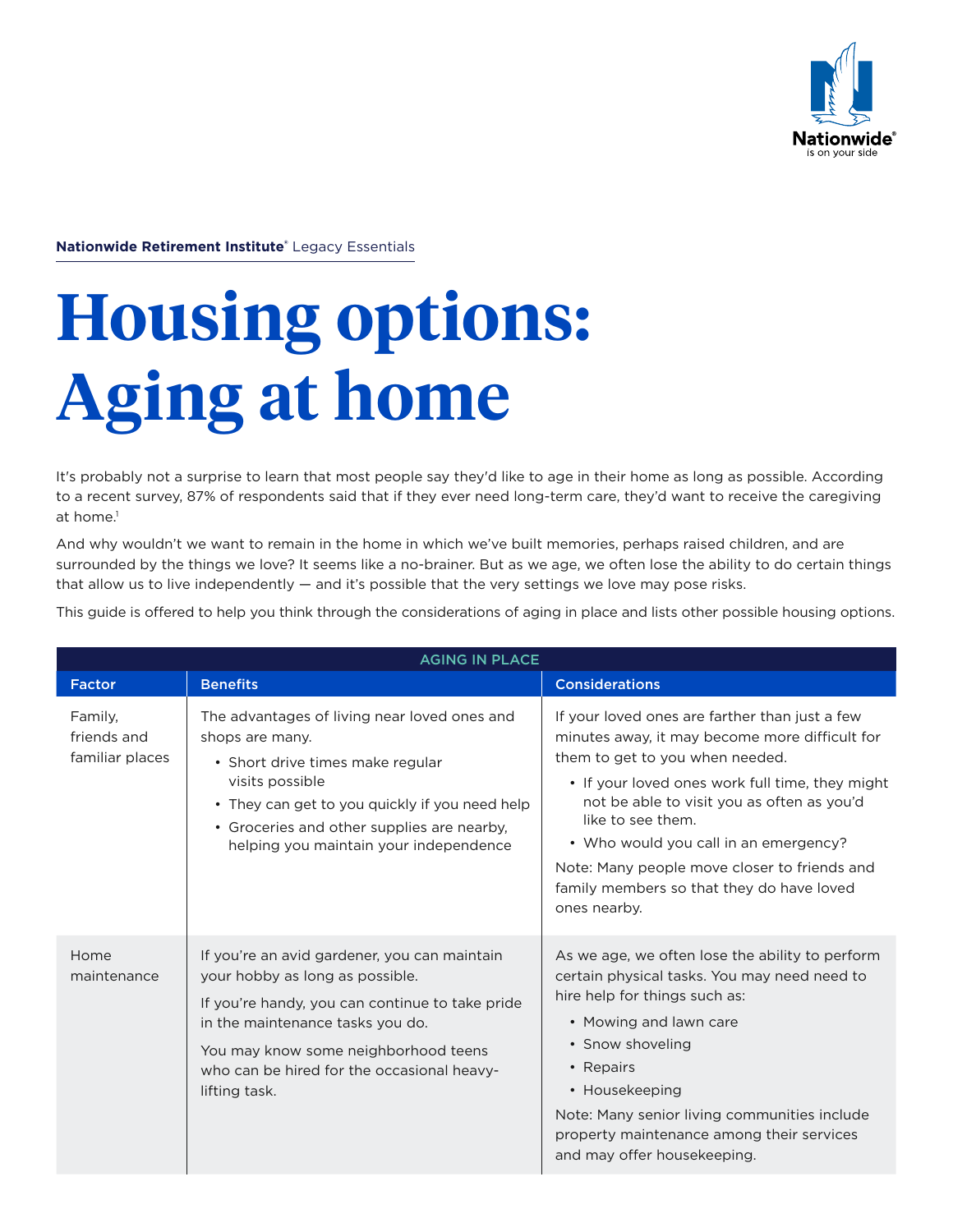| <b>AGING IN PLACE (CONTINUED)</b> |                                                                                                                                                                                                                                                                                                                        |                                                                                                                                                                                                                                                                                                                                                                                             |  |
|-----------------------------------|------------------------------------------------------------------------------------------------------------------------------------------------------------------------------------------------------------------------------------------------------------------------------------------------------------------------|---------------------------------------------------------------------------------------------------------------------------------------------------------------------------------------------------------------------------------------------------------------------------------------------------------------------------------------------------------------------------------------------|--|
| <b>Factor</b>                     | <b>Benefits</b>                                                                                                                                                                                                                                                                                                        | <b>Considerations</b>                                                                                                                                                                                                                                                                                                                                                                       |  |
| Mobility                          | You can make basic modifications to address<br>safety and mobility concerns:<br>• Bathroom grab bars<br>• Lever door handles<br>• Anti-scald controls on faucets<br>• Lifeline system to call for help                                                                                                                 | Some modifications may be costly or extremely<br>difficult to make work in your current home:<br>• Ramps and no-step entries<br>• Single-floor living with full bath<br>• No steps between rooms<br>• No steps to laundry facilities<br>• Nonslip flooring<br>• Doorways wide enough for a wheelchair<br>• 5' by 5' clear/turn space in living areas,<br>kitchen, bedrooms and bathrooms    |  |
| Transportation                    | Even if you stop driving, it's possible to<br>purchase transportation options:<br>• Taxis, Uber or Lyft<br>• Some cities' public transit services<br>offer rides on demand for seniors or<br>the disabled, although there may be<br>qualifying conditions<br>• Private companies that provide senior<br>transportation | Distance, your willingness or ability to drive,<br>your comfort in carrying packages, etc., can<br>affect your independence in getting to:<br>• Doctor appointments<br>• Social activities<br>• Grocery and other stores<br>• Family and friends' homes<br>• Houses of worship                                                                                                              |  |
| Social activity                   | Newer research shows that social activity<br>may be helpful in the prevention of dementia<br>or Alzheimer's disease.<br>At home, you'll have the freedom to have<br>friends and family over whenever you like.<br>The only rules are your own!                                                                         | At home, independence can devolve into<br>isolation if mobility issues increase.<br>• Do you have access to social activities?<br>• Do your preferred activities happen at<br>a time of day that suits you? If your<br>book club meets only at night, it may<br>lose its appeal.<br>Note: Senior living communities often host<br>social opportunities for residents throughout<br>the day. |  |
| Managing<br>finances              | While you are in the early stages of<br>retirement, remaining at home may be the<br>least expensive option.                                                                                                                                                                                                            | Continued home ownership means ongoing<br>financial responsibilities and, possibly,<br>growing expenses:<br>• Property taxes and insurance<br>• Utility and other bills<br>• Home maintenance<br>• In-home caregiving                                                                                                                                                                       |  |

These considerations show that while aging in place may be a fine plan in the early days of retirement, it's possible that it may be less practical later on. There are so many variables to consider, we must have honest conversations with ourselves and our family members. Your financial professional can help you think through the financial considerations.